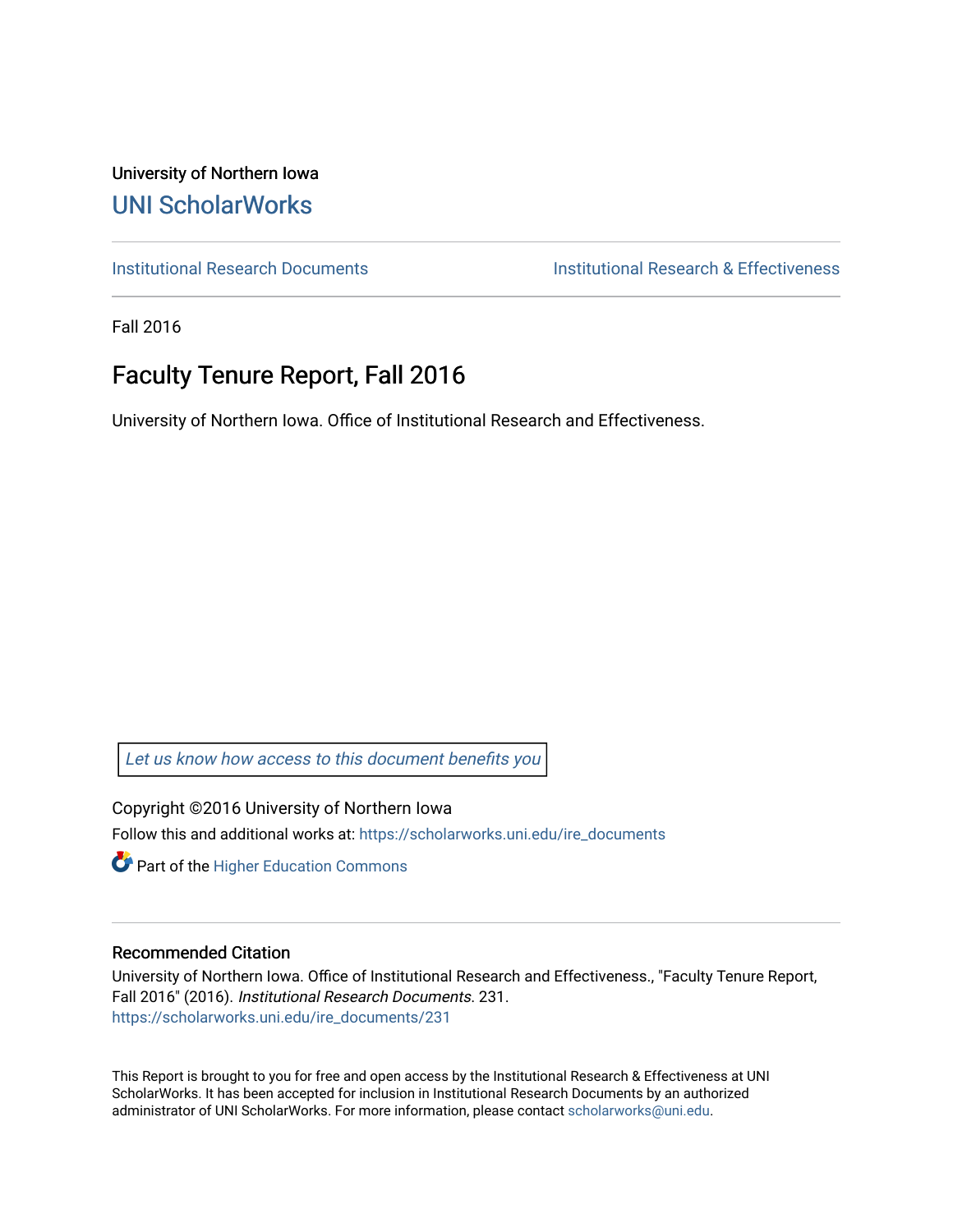#### **Table 1 Tenured Faculty and Non-Tenured Faculty on Tenure Track University of Northern Iowa: Fall 2016**

|                                |    |                  |    |           |           |              |            |    |      |          |        |          |    |  |                     |    |        |       | % of            | % oi    |
|--------------------------------|----|------------------|----|-----------|-----------|--------------|------------|----|------|----------|--------|----------|----|--|---------------------|----|--------|-------|-----------------|---------|
|                                |    |                  |    | Assoc.    | Asst.     |              |            |    |      |          |        |          |    |  |                     |    |        |       | Tenure Eligible | Total   |
| <b>COLLEGE/DEPARTMENT</b>      |    | Professor        |    | Professor | Professor |              | Instructor |    | Male |          | Female | Minority |    |  | Full-time Part-time |    | Totals |       | Faculty         | Faculty |
| <b>Business Administration</b> |    | NT               |    | NT        | NT        |              | N.         |    | ΝT   |          |        |          |    |  | ΝT                  |    | NT     | Other | Tenured         | Tenured |
| Accounting                     | 4  | $\left( \right)$ |    |           | ∽         |              |            |    |      |          |        |          |    |  |                     |    |        |       | 45.5            | 27.8    |
| Economics                      | 6  | 0                |    |           |           | O            |            |    |      |          |        |          |    |  |                     |    |        |       | 90.0            | 81.8    |
| Finance                        | 5  | 0                |    |           |           | <sup>0</sup> |            |    |      | 0        |        |          |    |  |                     | 6  |        | ာ     | 85.7            | 66.7    |
| Management                     | 6  |                  |    |           |           | O            |            |    | 3    |          |        |          | 13 |  |                     | 13 | 3      | 9     | 81.3            | 52.0    |
| Marketing                      | 4  | $\Omega$         |    |           |           | 0            |            |    |      | $\Omega$ |        |          |    |  |                     | 6  |        | đ     | 100.0           | 54.5    |
| Other                          |    |                  |    |           |           |              |            |    |      |          |        |          |    |  |                     |    |        |       | 100.0           | 100.0   |
| <b>College Total</b>           | 25 | 0                | 15 |           | 10        | 0            |            | 33 |      |          |        |          | 36 |  |                     | 40 | -11    | 24    | 78.4            | 53.3    |

|                                                         |                 |           |           |                |          |           |    |            |    |          |          |        |          |          |    |    |    |                     |    |        |       | % of            | % of    |
|---------------------------------------------------------|-----------------|-----------|-----------|----------------|----------|-----------|----|------------|----|----------|----------|--------|----------|----------|----|----|----|---------------------|----|--------|-------|-----------------|---------|
|                                                         |                 |           | Assoc.    |                |          | Asst.     |    |            |    |          |          |        |          |          |    |    |    |                     |    |        |       | Tenure Eligible | Total   |
| <b>COLLEGE/DEPARTMENT</b>                               |                 | Professor | Professor |                |          | Professor |    | Instructor |    | Male     |          | Female |          | Minority |    |    |    | Full-time Part-time |    | Totals |       | Faculty         | Faculty |
| <b>Education</b>                                        |                 | NT.       |           | N <sub>1</sub> |          | NT        |    | <b>NT</b>  |    | NT       |          | N٦     |          |          |    |    |    | NΤ                  |    | NT     | Other | Tenured         | Tenured |
| Curriculum & Instruction                                | . വ             | O         | 8         |                |          |           |    |            |    |          | 12       | 10     |          |          |    |    |    |                     | 15 | 12     | 9     | 55.6            | 41.7    |
| Educational Leadership, Counseling & Postsecondary Edu. |                 | $\Omega$  |           |                | $\Omega$ |           | 0  |            |    | $\Omega$ | $\Omega$ |        | 0        | $\Omega$ |    |    |    |                     |    |        | ົ     | 42.9            | 33.3    |
| Educational Psychology & Foundations                    | 4               | $\Omega$  | 4         |                |          | $\Delta$  | 0  |            |    | ◠        | 5.       |        | $\Omega$ | $\Omega$ | q  |    |    |                     | q  |        |       | 69.2            | 45.0    |
| School of Health, Physical Education & Leisure Services | 10 <sup>°</sup> | 0         | 13        |                |          |           |    |            | 14 |          | 10       |        |          |          | 24 |    |    |                     | 24 |        | 18    | 77.4            | 49.0    |
| Special Education                                       | 4               | $\Omega$  | 3         | $\Omega$       |          | $\sim$    |    |            | C  |          | 6        |        | $\Omega$ |          |    |    |    |                     |    |        |       | 80.0            | 72.7    |
| Teaching                                                | $\overline{2}$  | 0         | 2         |                |          |           | 19 |            |    |          | 21       |        | 0        | $\Omega$ | 23 |    |    |                     | 28 |        |       | 96.6            | 70.0    |
| Other                                                   | $\Omega$        | $\Omega$  |           |                |          |           | 0  | $\Omega$   |    |          |          |        | 0        | $\Omega$ |    |    |    |                     |    |        |       | 100.0           | 66.7    |
| <b>College Total</b>                                    | 27              | 0         | 32        |                |          | 23        | 23 |            | 33 | 10       | 56       | 20     |          | 8        | 83 | 30 | n. |                     | 89 | 30     | 49    | 74.8            | 53.0    |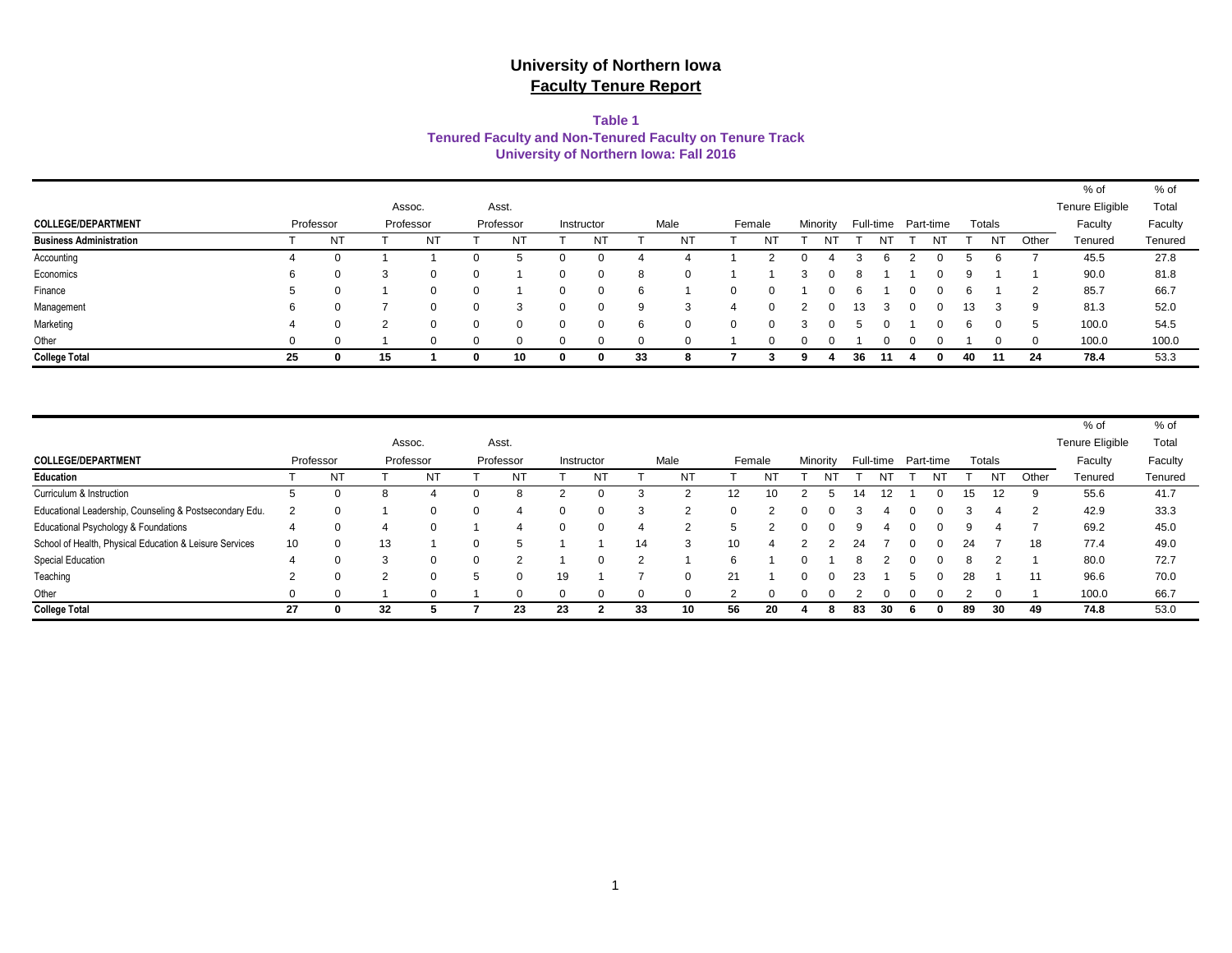#### **Tenured Faculty and Non-Tenured Faculty on Tenure Track Table 1 (Cont.) University of Northern Iowa: Fall 2016**

|                                      |           |           |                |           |                |           |              |            |     |                |    |           |    |          |     |           |    |                |     |        |                | % of                   | % of    |
|--------------------------------------|-----------|-----------|----------------|-----------|----------------|-----------|--------------|------------|-----|----------------|----|-----------|----|----------|-----|-----------|----|----------------|-----|--------|----------------|------------------------|---------|
|                                      |           |           |                | Assoc.    |                | Asst.     |              |            |     |                |    |           |    |          |     |           |    |                |     |        |                | <b>Tenure Eligible</b> | Total   |
| <b>COLLEGE/DEPARTMENT</b>            | Professor |           |                | Professor |                | Professor |              | Instructor |     | Male           |    | Female    |    | Minority |     | Full-time |    | Part-time      |     | Totals |                | Faculty                | Faculty |
| Humanities, Arts and Sciences        |           | <b>NT</b> |                | <b>NT</b> |                | <b>NT</b> |              | <b>NT</b>  |     | NT             |    | <b>NT</b> |    | NT       |     |           |    | N <sub>1</sub> |     | NT     | Other          | Tenured                | Tenured |
| Art                                  | 9         |           | 3              | $\Omega$  | 0              | 3         |              | $\Omega$   | 8   | $\overline{2}$ |    |           |    | ი        | 12  | 3         |    | 0              | 12  | 3      |                | 80.0                   | 63.2    |
| Biology                              | 10        |           | 9              | 0         | 0              |           |              | $\Omega$   | 17  | 3              |    |           |    |          | 19  |           |    |                |     |        | 8              | 79.2                   | 59.4    |
| Chemistry & Biochemistry             | 6         |           | 6              | 0         | 0              |           |              | $\Omega$   | 9   | 2              | 3  |           |    |          |     |           |    |                |     |        | 2              | 85.7                   | 75.0    |
| Communication Sciences and Disorders | 2         |           | 4              | 0         | 0              |           |              |            | 2   | 0              |    |           |    |          |     |           |    |                |     |        | 10             | 66.7                   | 31.6    |
| <b>Communication Studies</b>         |           |           | 9              |           | 0              |           |              | $\Omega$   | 5   | 6              |    |           |    |          |     |           |    |                |     |        | 14             | 66.7                   | 42.1    |
| Computer Science                     |           |           | 5              | $\Omega$  | 0              |           |              | $\Omega$   | 6   |                |    |           |    |          |     |           |    |                |     |        | $\Omega$       | 75.0                   | 75.0    |
| Earth Science                        |           |           | $\overline{2}$ | $\Omega$  | $\Omega$       | 2         |              | $\Omega$   | 5   | $\Omega$       |    |           |    |          |     |           |    |                |     |        | $\overline{2}$ | 75.0                   | 60.0    |
| Technology                           | 6         |           | 5              | $\Omega$  | $\mathbf 0$    |           |              | $\Omega$   | 8   | 3              | 3  |           |    |          |     |           |    |                |     |        | 9              | 73.3                   | 45.8    |
| Languages & Literatures              | 13        |           | 15             | 0         |                | 5         |              | $\Omega$   | 15  | 0              | 15 |           |    |          | דפ  |           |    |                | 30  |        | 16             | 85.7                   | 58.8    |
| Mathematics                          |           |           | 11             | $\Omega$  |                | .h        |              | $\Omega$   | 13  | $\overline{2}$ | 6  |           |    |          | 18  |           |    |                | 19  | h      | 6              | 79.2                   | 63.3    |
| Philosophy & Religion                |           |           | 6              | 0         | 0              | 2         | O            | $\Omega$   | 4   |                | 3  |           |    |          |     |           |    |                |     | 2      | 5              | 77.8                   | 50.0    |
| Physics                              |           |           | $\overline{2}$ |           | 0              |           |              | $\Omega$   | 6   | 2              |    |           |    |          |     |           |    |                |     | 3      | $\overline{2}$ | 66.7                   | 54.5    |
| School of Music                      | 12        |           | 10             |           | 0              |           |              | $\Omega$   | 14  | 2              |    |           |    |          | 23  |           |    |                | 23  | 8      | 23             | 74.2                   | 42.6    |
| Theatre                              | 3         |           | 6              | $\Omega$  | 0              |           |              | $\Omega$   | 6   |                |    |           |    |          |     |           |    |                |     |        | $\overline{4}$ | 81.8                   | 60.0    |
| Other                                | 3         |           |                | 0         | 0              | $\Omega$  |              | $\Omega$   | 2   | 0              |    | $\Omega$  |    |          |     |           |    |                |     |        |                | 100.0                  | 80.0    |
| <b>College Total</b>                 | 88        |           | 94             | 3         | $\overline{2}$ | 51        | $\mathbf{2}$ | 0          | 120 | 25             | 66 | 29        | 32 |          | 171 | 54        | 15 |                | 186 | 54     | 106            | 77.5                   | 53.8    |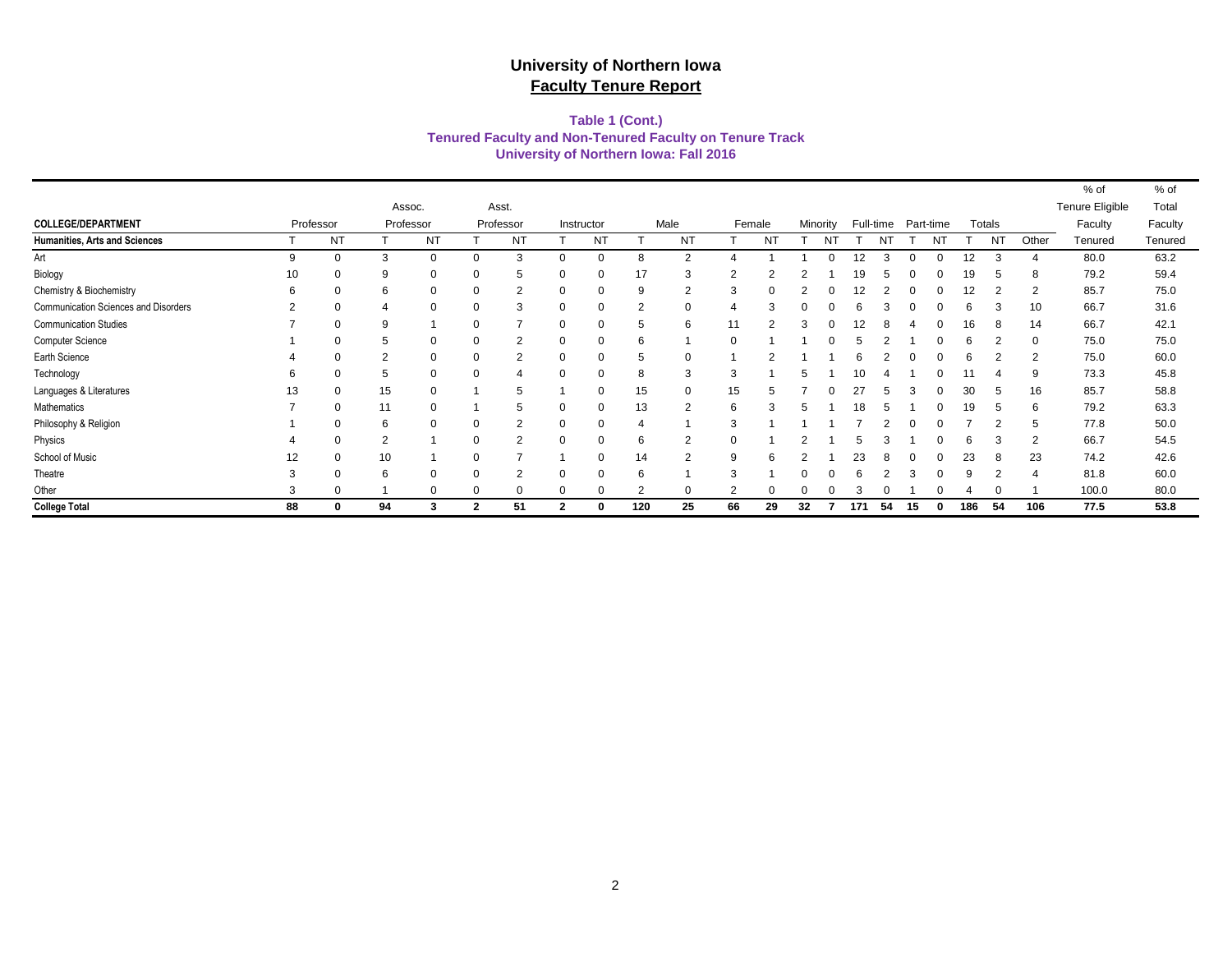#### **Tenured Faculty and Non-Tenured Faculty on Tenure Track Table 1 (Cont.) University of Northern Iowa: Fall 2016**

|                                        |    |                |     |           |          |           |            |    |            |    |        |   |          |    |    |    |                     |    |        |       | % of            | % of    |
|----------------------------------------|----|----------------|-----|-----------|----------|-----------|------------|----|------------|----|--------|---|----------|----|----|----|---------------------|----|--------|-------|-----------------|---------|
|                                        |    |                |     | Assoc.    |          | Asst.     |            |    |            |    |        |   |          |    |    |    |                     |    |        |       | Tenure Eligible | Total   |
| <b>COLLEGE/DEPARTMENT</b>              |    | Professor      |     | Professor |          | Professor | Instructor |    | Male       |    | Female |   | Minority |    |    |    | Full-time Part-time |    | Totals |       | Faculty         | Faculty |
| <b>Social and Behavioral Sciences</b>  |    | N <sub>1</sub> |     | NT        |          | NT        | NT         |    | NT         |    | N1     |   | Νī       |    | NΤ |    | Νl                  |    | NT     | Other | Tenured         | Tenured |
| Geography                              | 3  | 0              |     | 0         |          |           |            |    |            |    |        |   |          |    |    |    |                     |    |        | 3     | 87.5            | 63.6    |
| History                                | 11 | 0              |     | 0         | 0        | 3         |            | 12 | ◠          | 6  |        | o |          | 16 |    |    |                     | 18 |        | 2     | 85.7            | 78.3    |
| <b>Political Science</b>               |    | $\Omega$       |     | $\Omega$  | $\Omega$ |           |            |    | $\sqrt{2}$ |    |        |   |          |    |    |    |                     |    |        | 2     | 66.7            | 57.1    |
| Psychology                             | 9  | $\Omega$       | 3   | 0         | $\Omega$ | 2         | $\Omega$   | 6  |            | 6  |        |   |          |    |    |    |                     | 12 |        | 2     | 85.7            | 75.0    |
| School of Applied Human Sciences       |    | 0              | 6   | 0         | 0        |           |            |    |            | 5  |        |   |          |    |    |    |                     | 10 |        | 8     | 66.7            | 43.5    |
| Social Work                            | 3  | 0              |     |           | $\Omega$ |           | $\Omega$   | 3  |            | г. |        |   |          |    |    |    |                     |    |        |       | 80.0            | 47.1    |
| Sociology, Anthropology, & Criminology | 8  | $\Omega$       | 8   | 0         | $\Omega$ | ົ         | $\cap$     |    |            |    |        |   |          | 16 |    |    |                     | 16 |        | 4     | 88.9            | 72.7    |
| Other                                  |    | $\Omega$       |     | $\Omega$  | $\Omega$ |           | $\Omega$   |    |            |    |        | O |          |    |    |    |                     |    |        | 0     | 66.7            | 66.7    |
| <b>College Total</b>                   | 40 | 0              | -41 |           | 0        | 19        | 0          | 47 |            | 34 | 13     |   |          | 75 | 20 | 'n |                     | 81 | 20     | 28    | 80.2            | 62.8    |

|                                   |     |           |           |          |    |                |          |            |     |                |     |          |     |          |            |    |                     |     |          |       | % of            | % of    |
|-----------------------------------|-----|-----------|-----------|----------|----|----------------|----------|------------|-----|----------------|-----|----------|-----|----------|------------|----|---------------------|-----|----------|-------|-----------------|---------|
|                                   |     |           |           | Assoc.   |    | Asst.          |          |            |     |                |     |          |     |          |            |    |                     |     |          |       | Tenure Eligible | Total   |
|                                   |     | Professor | Professor |          |    | Professor      |          | Instructor |     | Male           |     | Female   |     | Minority |            |    | Full-time Part-time |     | Totals   |       | Faculty         | Faculty |
|                                   |     | <b>NT</b> |           | NT       |    | NT             |          | <b>NT</b>  |     | <b>NT</b>      |     | NT       |     |          |            | NT | N                   |     | NT       | Other | Tenured         | Tenured |
| Library                           | 2   | 0         |           | 0        | 0  |                |          | 0          |     |                |     |          |     |          | ч          |    |                     |     |          |       | 69.2            | 60.0    |
| Other                             | -5  | $\Omega$  | -3        | $\Omega$ |    | $\overline{0}$ | $\Omega$ | 0          | 2   | $\overline{0}$ |     | $\Omega$ |     |          | 9          |    |                     | 9   | $\Omega$ | 17    | 100.0           | 34.6    |
| Total                             |     |           | 10        | 0        |    |                | 0        | 0          |     | 0              | 14  |          |     |          | 18         |    | 0                   | 18  |          | 19    | 81.8            | 43.9    |
|                                   |     |           |           |          |    |                |          |            |     |                |     |          |     |          |            |    |                     |     |          |       |                 |         |
|                                   |     |           |           |          |    |                |          |            |     |                |     |          |     |          |            |    |                     |     |          |       |                 |         |
| <b>UNIVERSITY TOTAL Fall 2015</b> | 187 |           | 192       | 10       | 10 | 107            | 25       |            | 237 | 50             | 177 | 69       | -53 | -26      | 383 119 31 |    | $\Omega$            | 414 | 119      | 226   | 77.7            | 54.5    |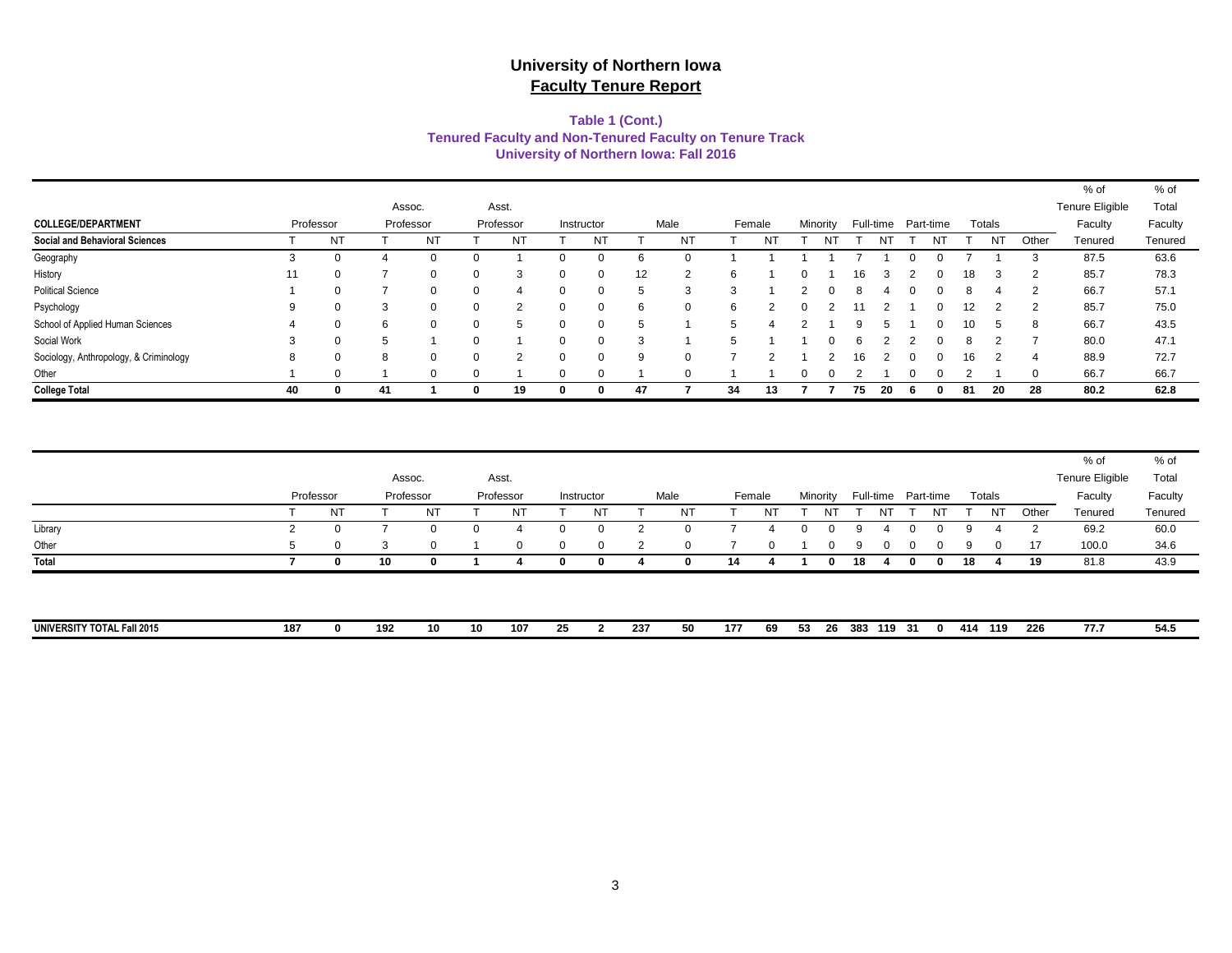#### **University of Northern Iowa: Fall 2016 Table 2 Faculty Not on Tenure Track**

|                                |           |           | Other      |      |        |          |           |           |       |
|--------------------------------|-----------|-----------|------------|------|--------|----------|-----------|-----------|-------|
| <b>COLLEGE/DEPARTMENT</b>      | Adjunct/  | Visiting/ | Non-Tenure |      |        |          |           |           |       |
| <b>Business Administration</b> | Temporary | Term      | Track      | Male | Female | Minority | Full-time | Part-time | Total |
| Accounting                     |           |           | U          |      |        |          |           |           |       |
| Economics                      |           |           |            |      |        |          |           |           |       |
| Finance                        |           |           |            |      |        |          |           |           |       |
| Management                     |           |           |            | 6    |        |          |           | 6         |       |
| Marketing                      |           |           |            |      |        |          | 4         |           |       |
| Other                          |           |           |            |      |        |          |           |           |       |
| <b>College Total</b>           | 13        |           |            | 16   | 8      |          | 12        | 12        | 24    |

|                                                         |           |           | Other      |      |        |          |           |           |       |
|---------------------------------------------------------|-----------|-----------|------------|------|--------|----------|-----------|-----------|-------|
| <b>COLLEGE/DEPARTMENT</b>                               | Adjunct/  | Visiting/ | Non-Tenure |      |        |          |           |           |       |
| Education                                               | Temporary | Term      | Track      | Male | Female | Minority | Full-time | Part-time | Total |
| Curriculum & Instruction                                |           | O         |            |      |        |          |           |           |       |
| Educational Leadership, Counseling & Postsecondary      |           |           |            |      |        |          |           |           |       |
| Educational Psychology & Foundations                    |           |           |            |      |        | .,       |           |           |       |
| School of Health, Physical Education & Leisure Services | 12        |           |            | 6    | 12     |          | 10        |           | 18    |
| Special Education                                       |           |           |            |      |        |          |           |           |       |
| Teaching                                                |           |           |            |      |        |          | 10        |           |       |
| Other                                                   |           |           |            |      |        |          |           |           |       |
| <b>College Total</b>                                    | 33        |           | 12         | 17   | 32     |          | 27        | 22        | 49    |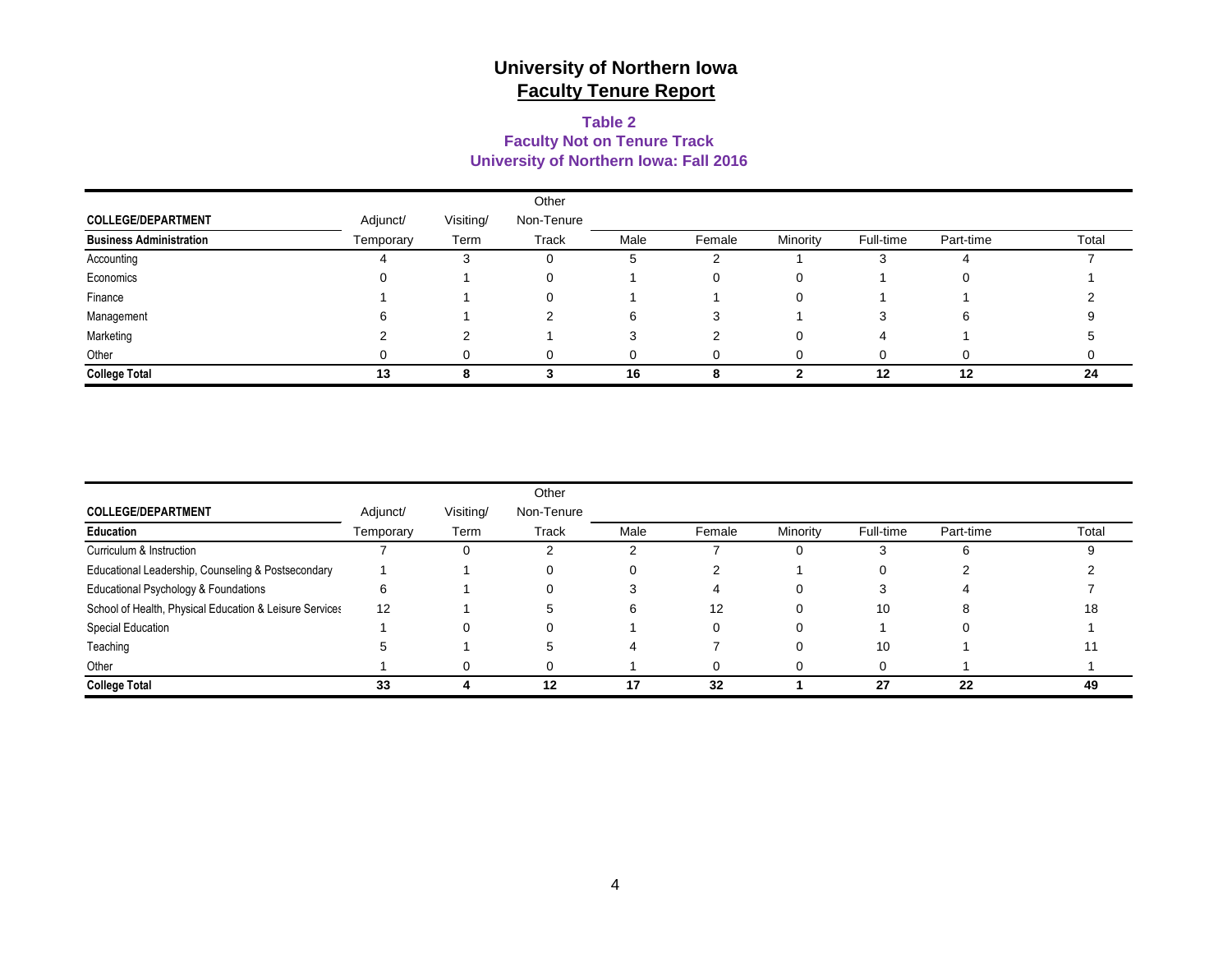#### **University of Northern Iowa: Fall 2016 Faculty Not on Tenure Track Table 2 (Cont.)**

|                                      |           |           | Other      |      |        |          |           |           |       |
|--------------------------------------|-----------|-----------|------------|------|--------|----------|-----------|-----------|-------|
| <b>COLLEGE/DEPARTMENT</b>            | Adjunct/  | Visiting/ | Non-Tenure |      |        |          |           |           |       |
| Humanities, Arts and Sciences        | Temporary | Term      | Track      | Male | Female | Minority | Full-time | Part-time | Total |
| Art                                  |           | 0         | 0          |      | 3      |          | 3         |           |       |
| Biology                              | ิค        | 2         | 0          | 0    | 8      | 2        | 3         |           |       |
| Chemistry & Biochemistry             |           |           |            | ∩    |        |          |           |           |       |
| Communication Sciences and Disorders |           |           |            | 0    | 10     |          | 5         |           | 10    |
| <b>Communication Studies</b>         | 11        | ◠         |            | 6    | 8      | ◠        | 11        |           | 14    |
| Computer Science                     |           |           |            |      |        |          | 0         |           |       |
| Earth Science                        |           |           |            |      |        |          |           |           |       |
| Technology                           |           |           |            | 9    |        |          | 2         |           |       |
| Languages & Literatures              | 13        |           |            | 3    | 13     | 2        | 11        |           | 16    |
| Mathematics                          |           |           |            | 2    |        |          | ◠         |           |       |
| Philosophy & Religion                |           |           |            |      |        |          |           |           |       |
| Physics                              |           |           |            | 2    |        |          | 2         |           |       |
| School of Music                      | 18        | З         | 2          | 13   | 10     | 4        | 12        | 11        | 23    |
| Theatre                              |           |           | O          | 2    | 2      | 0        |           |           |       |
| Other                                |           |           | 0          | 0    |        | 0        |           | 0         |       |
| <b>College Total</b>                 | 86        | 11        | 9          | 44   | 62     | 14       | 60        | 46        | 106   |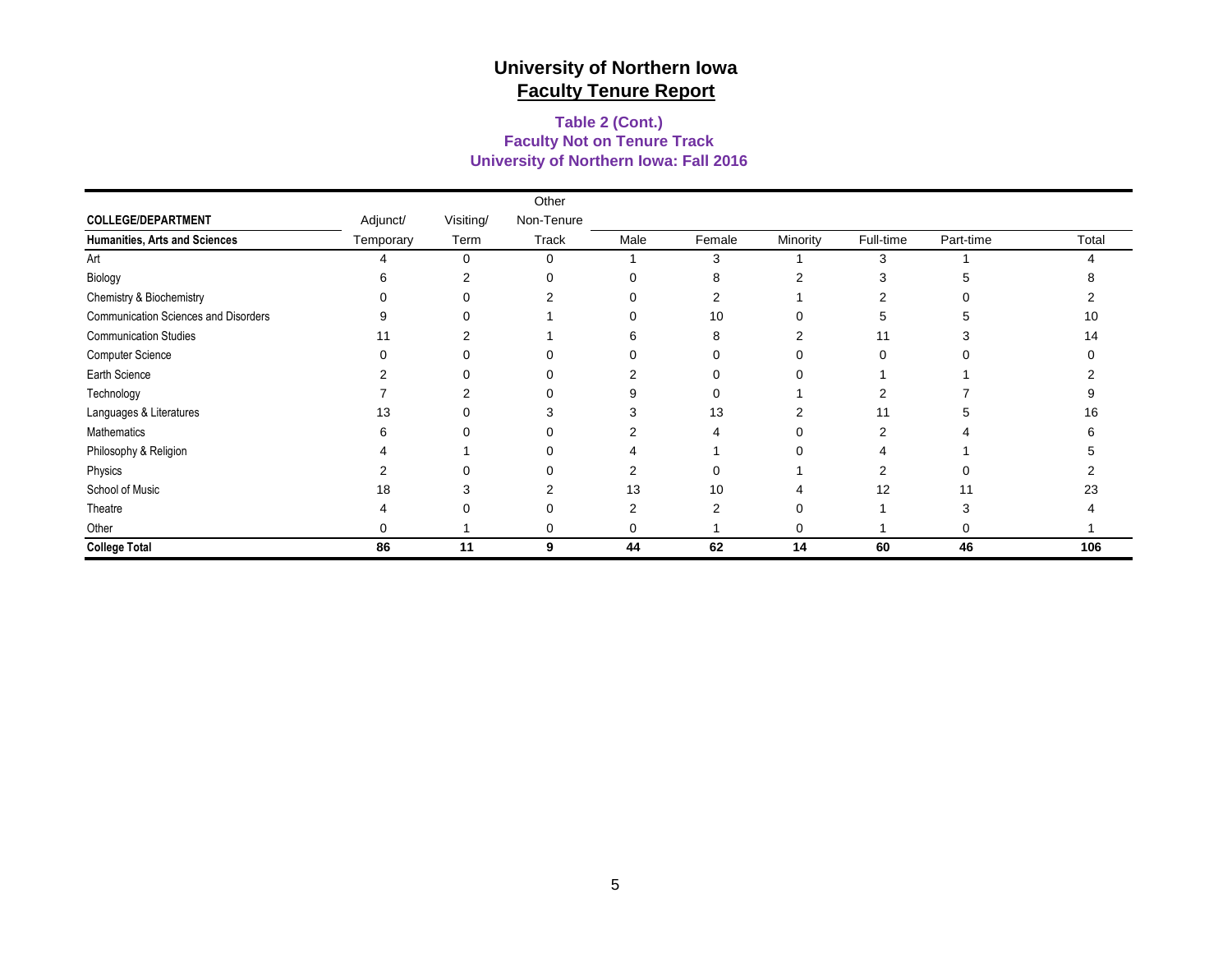#### **Faculty Not on Tenure Track Table 2 (Cont.) University of Northern Iowa: Fall 2016**

|                                        |           |           | Other      |      |        |          |           |           |       |
|----------------------------------------|-----------|-----------|------------|------|--------|----------|-----------|-----------|-------|
| <b>COLLEGE/DEPARTMENT</b>              | Adjunct/  | Visiting/ | Non-Tenure |      |        |          |           |           |       |
| <b>Social and Behavioral Sciences</b>  | Temporary | Term      | Track      | Male | Female | Minority | Full-time | Part-time | Total |
| Geography                              |           |           | 0          |      |        |          | 0         |           |       |
| History                                |           |           | 0          |      |        |          |           |           |       |
| <b>Political Science</b>               |           |           | 0          |      |        |          |           |           |       |
| Psychology                             |           |           | 0          | 0    |        |          | 0         |           |       |
| School of Applied Human Sciences       |           |           | 0          | 0    | 8      |          |           | 6         |       |
| Social Work                            |           |           |            |      |        |          |           | 6.        |       |
| Sociology, Anthropology, & Criminology |           |           | 0          |      |        |          |           |           |       |
| Other                                  |           |           | 0          |      |        |          |           |           |       |
| <b>College Total</b>                   | 26        |           |            | 12   | 16     |          | n         | 22        | 28    |

|                  |           |           | Other      |      |        |          |           |           |       |
|------------------|-----------|-----------|------------|------|--------|----------|-----------|-----------|-------|
|                  | Adjunct/  | Visiting/ | Non-Tenure |      |        |          |           |           |       |
|                  | Temporary | Term      | Track      | Male | Female | Minority | Full-time | Part-time | Total |
| Library          |           |           |            |      |        |          |           |           |       |
| Other            | 47        |           |            |      | 11     |          |           | 15        |       |
| Total            | 19        | 0         | 0          |      | 12     | 0        | д         | 15        | 19    |
| UNIVERSITY TOTAL | 177       | 24        | 25         | 96   | 130    | 19       | 109       | 117       | 226   |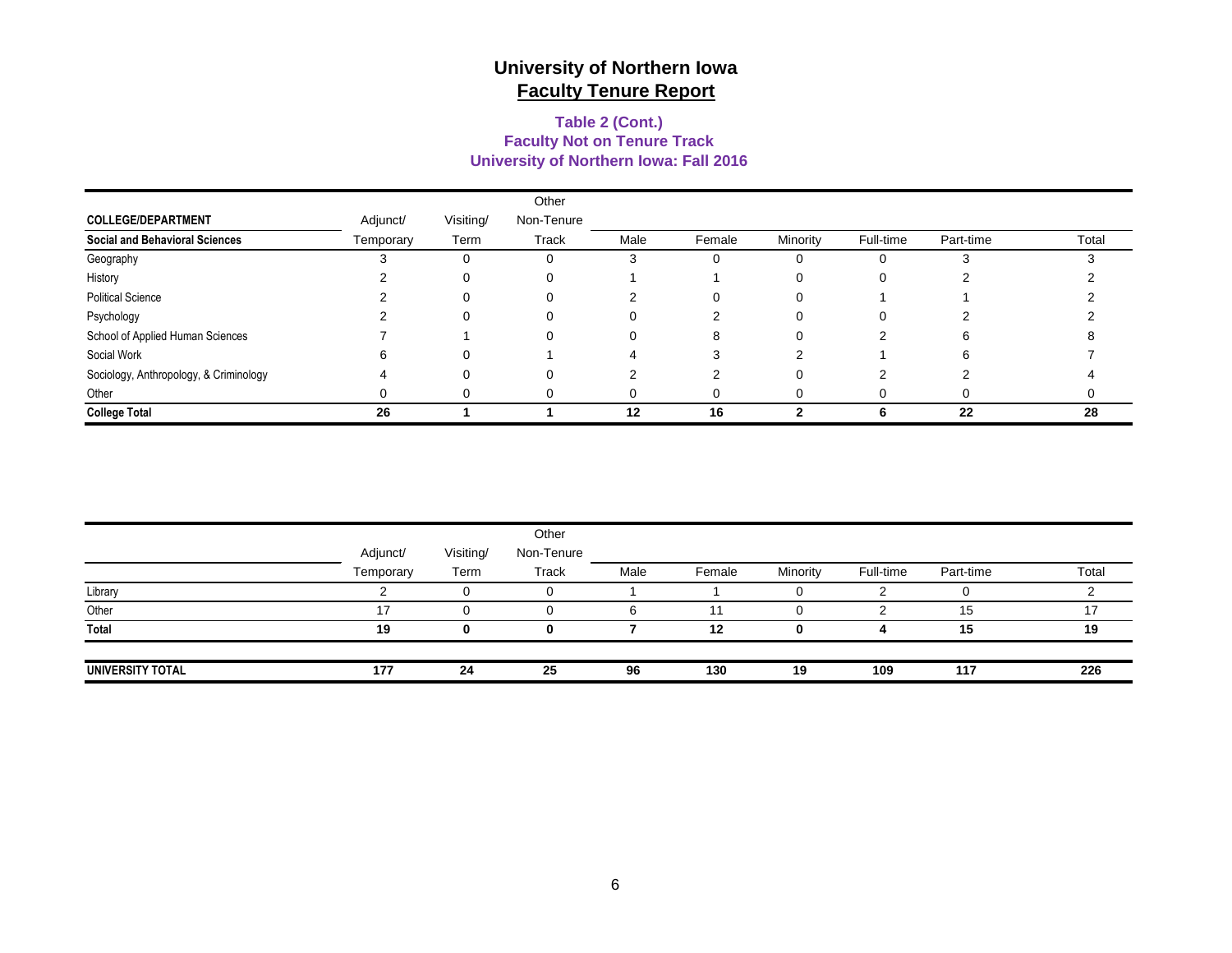#### **Table 3 Faculty by Tenure Status and Rank University of Northern Iowa: Fall 2016**

|                            |          |          |           |                     |       |       | %         | %       |
|----------------------------|----------|----------|-----------|---------------------|-------|-------|-----------|---------|
|                            |          | On       |           | Not on Tenure Track |       |       | Tenured   | Tenured |
|                            |          | Tenure   | Adjunct/  | Visiting/           |       |       | of Tenure | of All  |
| <b>Faculty Rank</b>        | Tenured  | Track    | Temporary | Term                | Other | Total | Eligible  | Faculty |
| Professor                  | 187      | $\Omega$ | 3         | 0                   | 0     | 190   | 100.0     | 98.4    |
| Associate Professor        | 192      | 10       | 2         | 0                   | 0     | 204   | 95.0      | 94.1    |
| <b>Assistant Professor</b> | 10       | 107      | 0         |                     | 0     | 118   | 8.5       | 8.5     |
| Instructor                 | 25       | 2        | 170       | 23                  | 25    | 245   | 92.6      | 10.2    |
| Lecturer/Other             | $\Omega$ | $\Omega$ | 2         | <sup>0</sup>        | 0     | 2     | 0.0       | 0.0     |
|                            |          |          |           |                     |       |       |           |         |
| <b>University Total</b>    | 414      | 119      | 177       | 24                  | 25    | 759   | 77.7      | 54.5    |

\*Non-tenure track faculty are not eligible for consideration for the award of tenure. An appointment can be made for either a full-time

or part-time workload and for a fixed term or terms. The faculty rank is normally an instructor.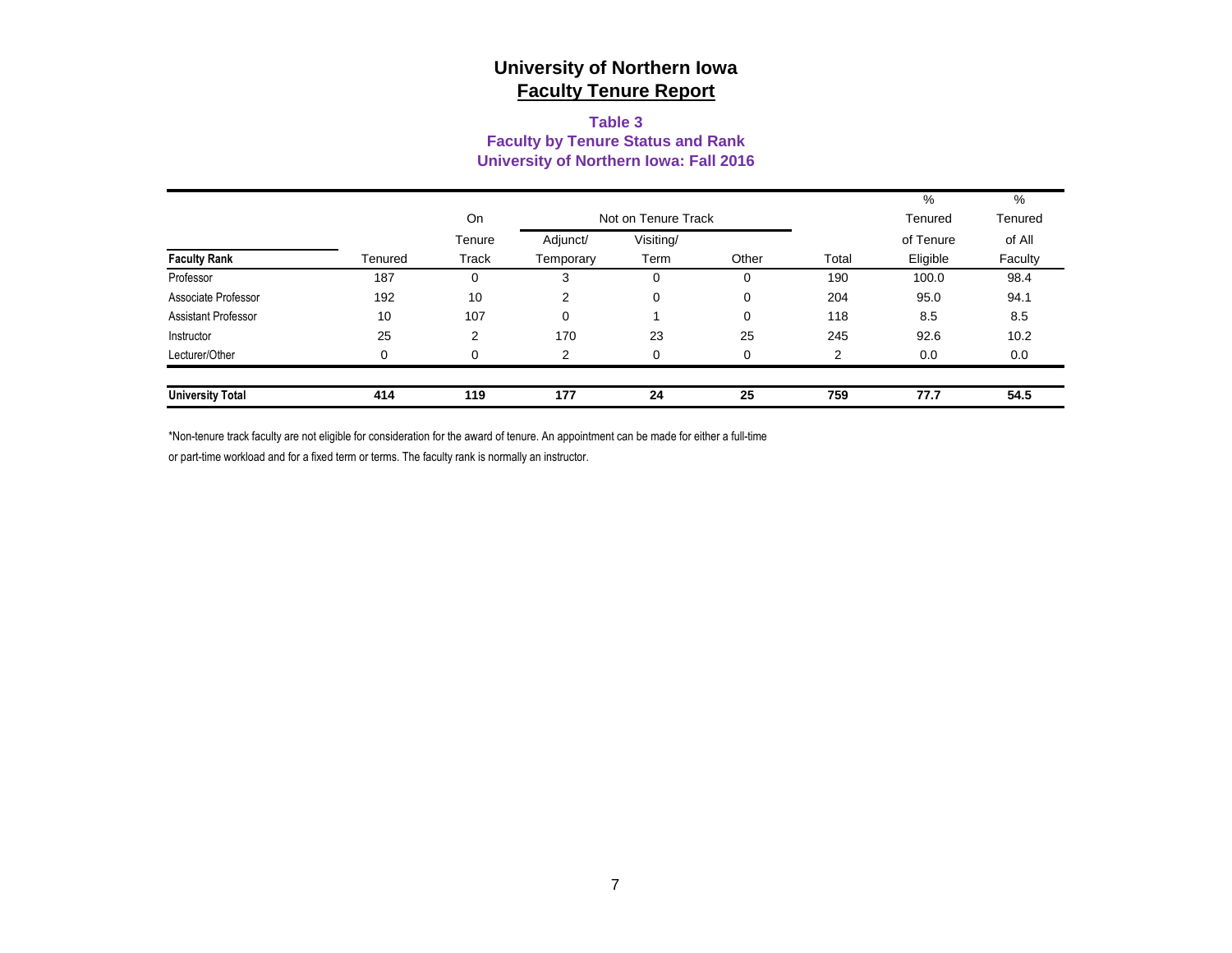#### **Table 4**

#### **Faculty by Gender and Ethnic Group University of Northern Iowa: Fall 2016**

|                                        | American Indian |       | Black/African | Hispanic/ | Native Hawaiian/       | Two or More Races        | White or  |
|----------------------------------------|-----------------|-------|---------------|-----------|------------------------|--------------------------|-----------|
| <b>Faculty Gender and Ethnic Group</b> | Alaska Native   | Asian | American      | Latino    | Other Pacific Islander | (Not Hispanic or Latino) | Caucasian |
| Male                                   |                 | 26    |               |           |                        |                          | 333       |
| Female                                 |                 | 26    |               |           |                        |                          | 328       |
| <b>University Total</b>                |                 | 52    | 20            | 20        |                        |                          | 661       |